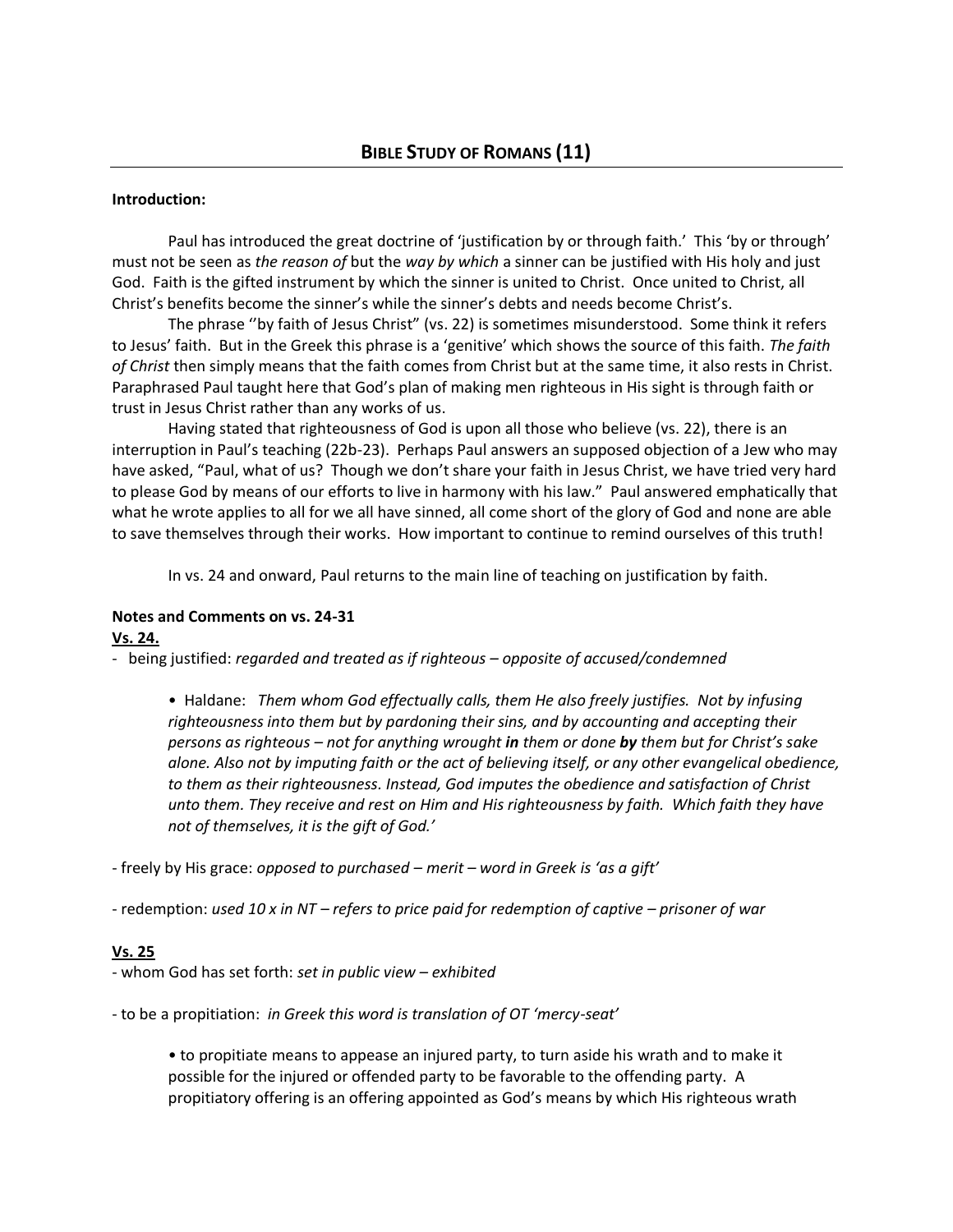against sinners is turned away. It seems that the Greek word is derived from the Hebrew "mercy-seat." Since there was a mercy-seat upon which the blood was sprinkled, therefore God is able to receive sinners who are worthy of His righteous wrath.

- through faith in His blood (of cross-death): *offering of Christ is of no avail without our faith receiving it*
- to declare: *for the purpose of showing to men*
	- what is declared: *His righteousness*
- for the remission of sins that are past
	- the OT believers were as it were saved on 'credit' of Christ's future sacrifice
	- interestingly, God's forbearance of sins in former times, was often interpreted by sinful men as His indifference to the claims of justice (Acts 14:16; 17:30). Here that wrong view is corrected.

## **Vs. 26**

- to declare at this time (see link w/ vs. 25) *… God's forbearance in the past was only possible because He had in view the demonstration of His righteousness 'at this time' (Gospel day of Christ's cross)*
- that He might be just *… the moral Governor showing due regard to the law*

## **vs. 27**

- where is boasting then? It is excluded: *banished – shut out* 

- by what law: *by what principle or on what basis?* 

## **Vs. 28**

- Paul sets before us again the two methods of being saved:

# **Vs. 29**

- The Gospel method is for all men who share the same spiritual condition

## **Vs. 30**

- Seeing it is one God *… He cannot save in two ways of declaring men righteous.* 

## **Vs. 31**

- do we make void the law: *render vain – valueless – destroy its obligations?*

## - God forbid: yea, we establish the law

- the doctrine of justification by faith confirms the moral law as all its obligation are enforced, and obedience demanded. God never dropped any of His demands but made provision for it in the Cross of Christ
- the establishing of the law is shown in three ways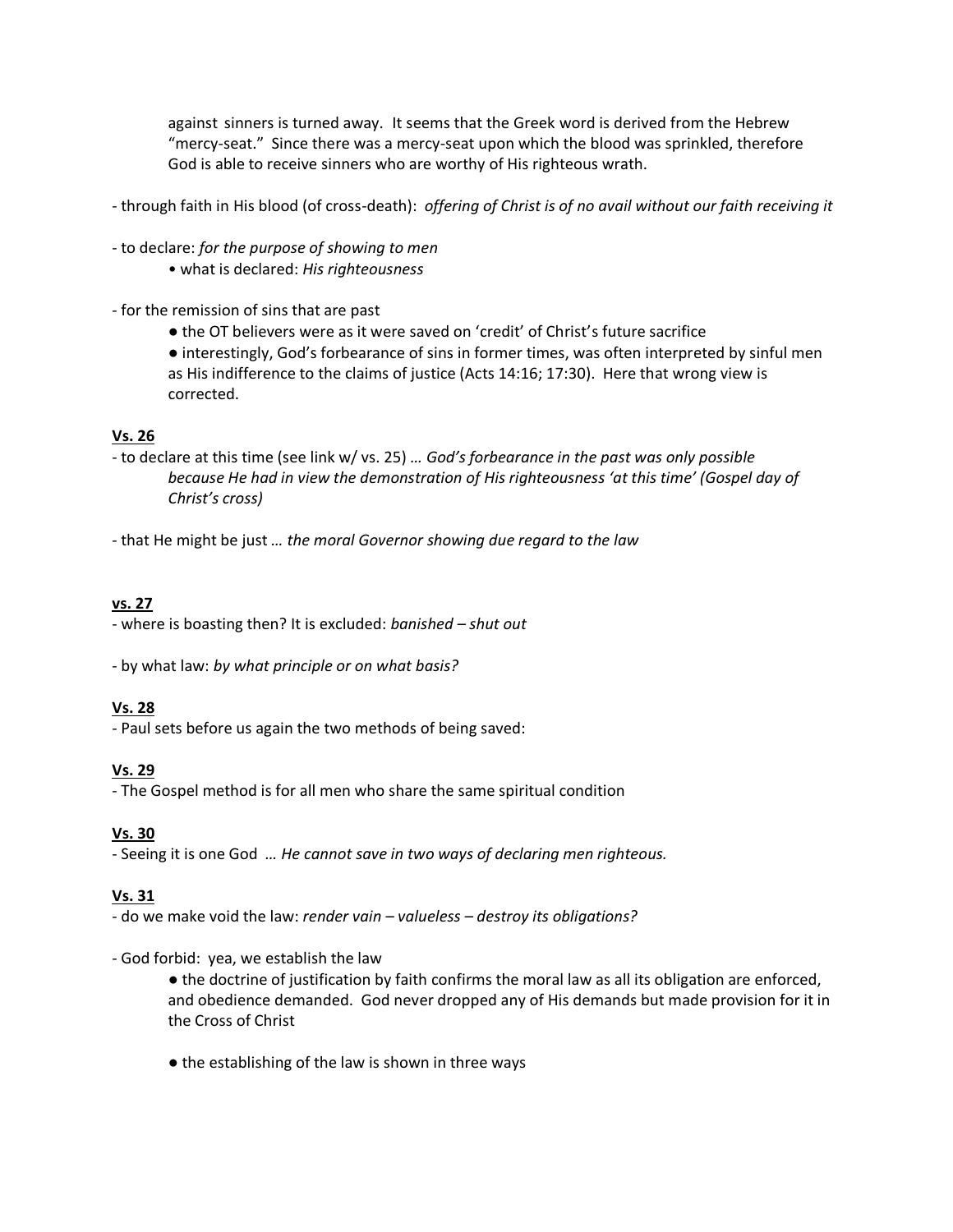(1) God showed respect to it, in being unwilling to pardon sinners without an atonement. He showed that it could not be violated with impunity; that he was resolved to fulfil its threatening.

(2) Jesus Christ came to magnify it, and to make it honourable. He showed respect to it in His life; and He died to show that God was determined to inflict its penalty.

(3) The plan of justification by faith leads to an observance of the law. The sinner sees the evil of transgression. He sees the respect which God has shown to the law. He gives his heart to God and yields himself to obey His law. All the sentiments that arise from the conviction of sin; that flow from gratitude for mercies; that spring from love to God; all his views of the sacredness of the law, prompt him to yield obedience to it. The fact that Christ endured such sufferings to show the evil of violating the law, is one of the strongest motives prompting to obedience. We do not easily and readily repeat that which overwhelms our best friends in calamity; and we are brought to hate that which inflicted such woes on the Saviour's soul.

This is an advantage in moral influence which no cold, abstract law ever has over the human mind. And one of the chief glories of the plan of salvation is, that while it justifies the sinner, it brings a new set of influences from heaven, more tender and mighty than can be drawn from any other source, to produce obedience to the law of God.

Closing quote: Barnes wrote, *I do not know better how to show the practical value and bearing of this important passage of Scripture, than by transcribing a part of the affecting experience of the poet Cowper. It is well known that before his conversion he was oppressed by a long and dreadful depression; that this was finally heightened to despair; and that he was then subjected to the kind treatment of Dr. Cotton in St. Alban's, as a sad case of derangement. His leading thought was, that he was doomed to inevitable destruction, and that there was no hope. From this he was roused only by the kindness of his brother, and by the promises of the gospel. (See Taylor's Life of Cowper.) The account of his conversion I shall now give in his own words. "The happy period, which was to shake off my fetters, and afford me a clear discovery of the free mercy of God in Christ Jesus was now arrived. I flung myself into a chair near the window, and, seeing a Bible there, ventured once more to apply to it for comfort and instruction. The first verse I saw was the 25th of the third chapter of Romans, Whom God hath set forth, etc. Immediately I received strength to believe, and the full beam of the Sun of Righteousness shone upon me. I saw the sufficiency of the atonement He had made for my pardon and justification. In a moment I believed and received the peace of the gospel. Unless the almighty Arm had been under me, I think I should have been overwhelmed with gratitude and joy. My eyes filled with tears, and my voice choked with transport. I could only look up to heaven in silent fear, overwhelmed with love and wonder. How glad should I now have been to have spent every moment in prayer and thanksgiving. I lost no opportunity of repairing to a throne of grace; but flew to it with an earnestness irresistible, and never to be satisfied."*